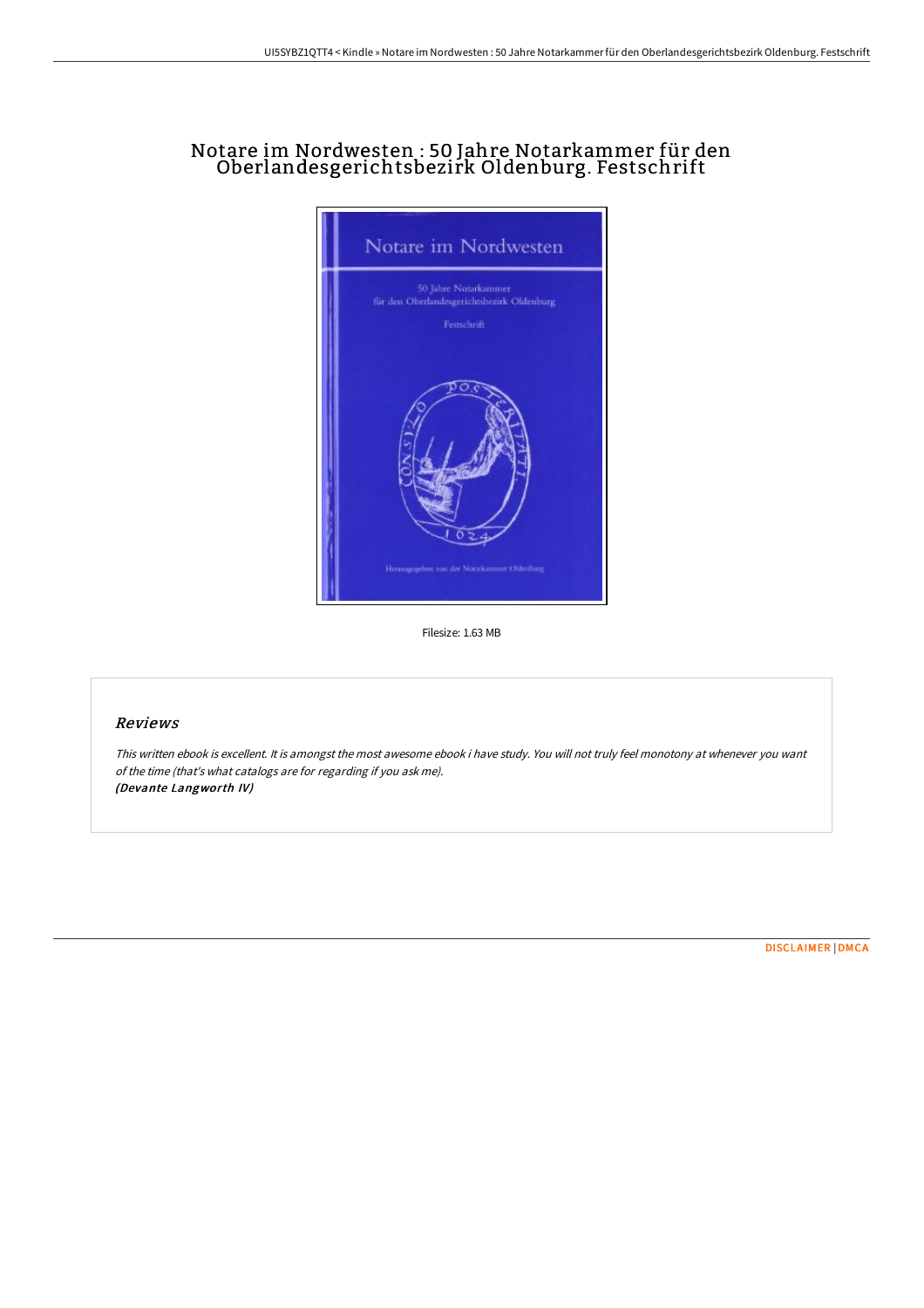## NOTARE IM NORDWESTEN : 50 JAHRE NOTARKAMMER FÜR DEN OBERLANDESGERICHTSBEZIRK OLDENBURG. FESTSCHRIFT



To read Notare im Nordwesten : 50 Jahre Notarkammer für den Oberlandesgerichtsbezirk Oldenburg. Festschrift eBook, you should follow the link beneath and download the ebook or get access to additional information which might be relevant to NOTARE IM NORDWESTEN : 50 JAHRE NOTARKAMMER FÜR DEN OBERLANDESGERICHTSBEZIRK OLDENBURG. FESTSCHRIFT ebook.

Isensee Florian Gmbh Jun 2011, 2011. Buch. Condition: Neu. Neuware - High Quality Content by WIKIPEDIA articles! Social Credit is described by its originator, C. H. Douglas, as 'the policy of a philosophy'. Douglas called his philosophy 'practical Christianity'. This philosophy is interdisciplinary in nature, encompassing the fields of economics, political science, history, accounting, and physics. The term 'Social Credit' originated from the writings of Douglas, a British engineer and originator of the Social Credit movement, (1879-1952), who wrote a book by that name in 1924. According to Douglas, the true purpose of production is consumption, and production must serve the genuine, freely expressed interests of consumers. Each citizen is to have a beneficial, not direct, inheritance in the communal capital conferred by complete and dynamic access to the fruits of industry assured by the National Dividend and Compensated Price. 301 pp. Deutsch.

 $\blacksquare$ Read Notare im Nordwesten : 50 Jahre Notarkammer für den [Oberlandesgerichtsbez](http://www.bookdirs.com/notare-im-nordwesten-50-jahre-notarkammer-f-uuml.html)irk Oldenburg. Festschrift **Online**  $\Box$  Download PDF Notare im Nordwesten : 50 Jahre Notarkammer für den [Oberlandesgerichtsbez](http://www.bookdirs.com/notare-im-nordwesten-50-jahre-notarkammer-f-uuml.html)irk Oldenburg.

Festschrift